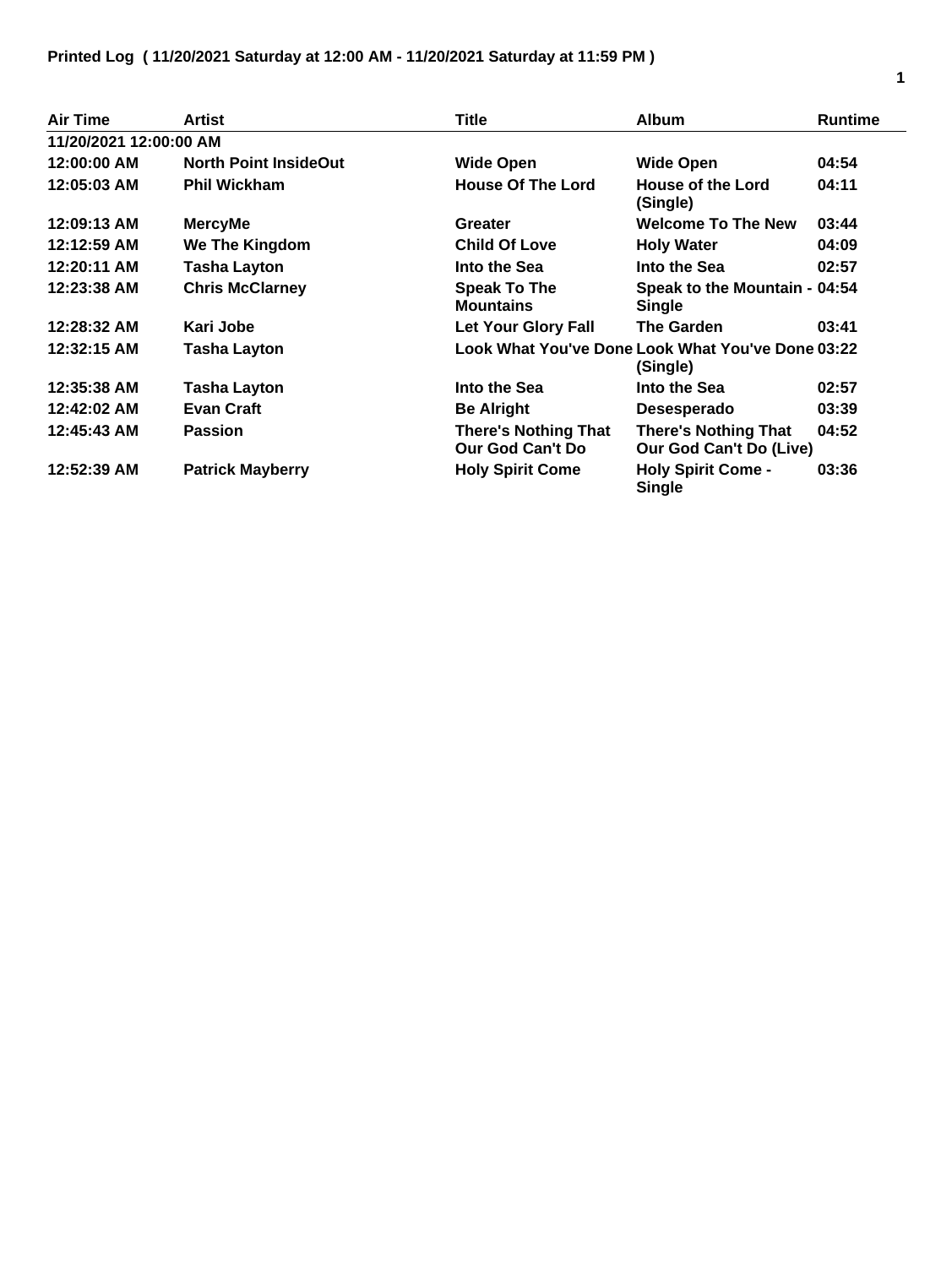| Air Time              | Artist                   | Title                        | <b>Album</b>                       | <b>Runtime</b> |
|-----------------------|--------------------------|------------------------------|------------------------------------|----------------|
| 11/20/2021 1:00:00 AM |                          |                              |                                    |                |
| $1:00:00$ AM          | <b>Cody Carnes</b>       | <b>Nothing Else</b>          |                                    | 05:24          |
| 1:05:31 AM            | <b>Casting Crowns</b>    | <b>Scars In Heaven</b>       | <b>Scars In Heaven</b><br>(Single) | 04:20          |
| 1:09:51 AM            | <b>Chris Tomlin</b>      | <b>Our God</b>               | <b>Passion - Awakening</b>         | 04:30          |
| $1:14:23$ AM          | The Belonging Co.        | <b>Jesus Over Everything</b> | See The Light (Live)               | 05:05          |
| $1:23:26$ AM          | <b>CAIN</b>              | <b>Rise Up (Lazarus)</b>     | <b>CAIN - EP</b>                   | 03:19          |
| $1:27:22$ AM          | <b>Andrew Ripp</b>       | <b>Rejoice</b>               | Evergreen                          | 03:32          |
| $1:30:53$ AM          | <b>Lincoln Brewster</b>  | The Love of God              | <b>Today Is The Day</b>            | 03:39          |
| 1:34:35 AM            | Jeremy Camp              | <b>When You Speak</b>        | <b>When You Speak</b><br>(Single)  | 02:56          |
| $1:37:31$ AM          | <b>Mack Brock</b>        | <b>Heart Wide Open</b>       | <b>Heart Wide Open</b>             | 04:27          |
| 1:44:56 AM            | <b>Elevation Worship</b> | <b>Graves Into Gardens</b>   | <b>Graves into Gardens</b>         | 04:10          |
| 1:49:09 AM            | <b>Hope Darst</b>        | <b>Peace Be Still</b>        | Peace Be Still                     | 03:57          |
| $1:53:58$ AM          | <b>David Crowder</b>     | In The House                 | Milk & Honey                       | 02:54          |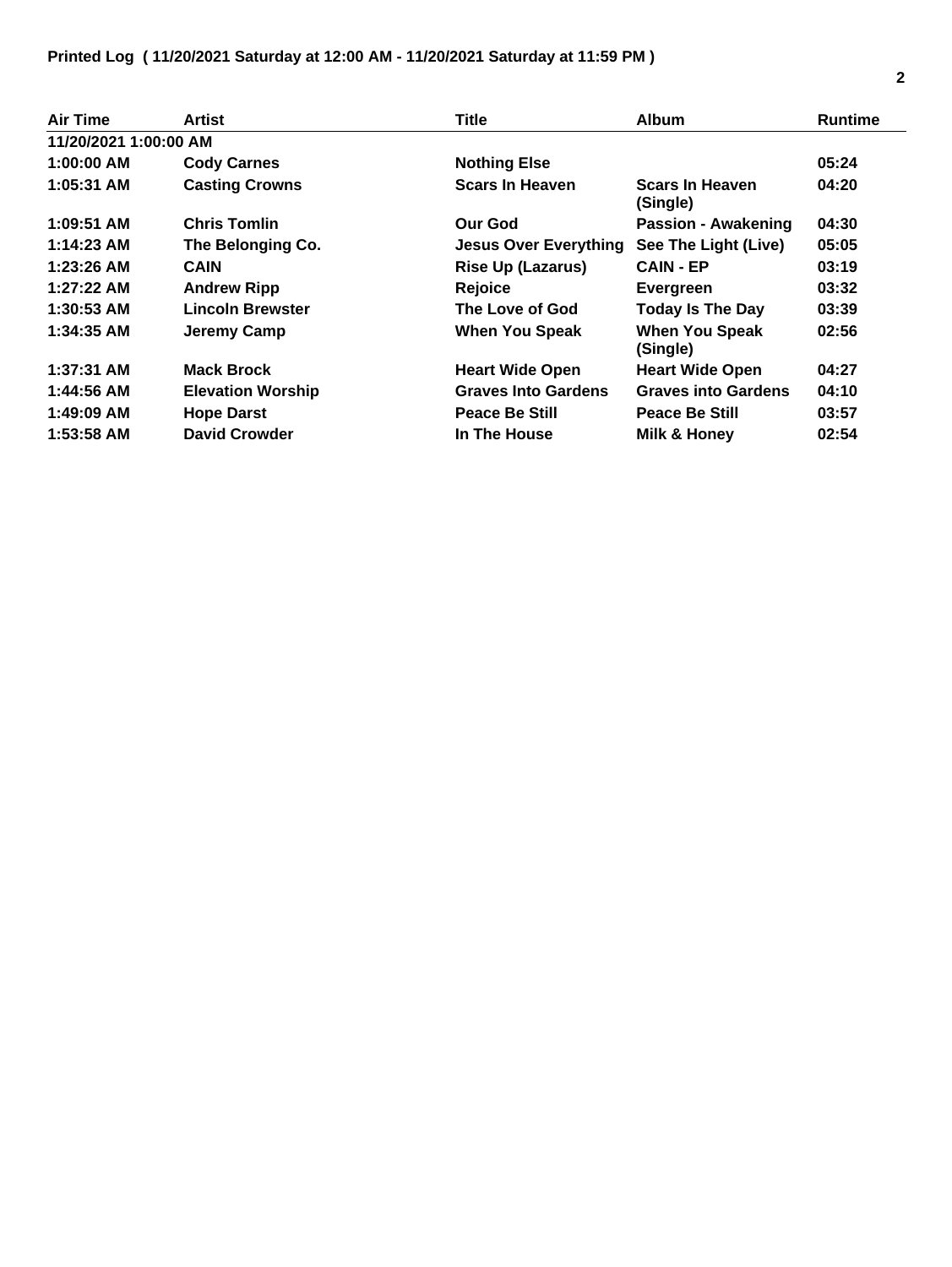| Air Time              | Artist                       | <b>Title</b>               | <b>Album</b>                           | <b>Runtime</b> |
|-----------------------|------------------------------|----------------------------|----------------------------------------|----------------|
| 11/20/2021 2:00:00 AM |                              |                            |                                        |                |
| $2:00:00$ AM          | <b>Hillsong Worship</b>      | <b>Awake My Soul</b>       | Awake My Soul - Single 03:42           |                |
| $2:03:48$ AM          | <b>Maverick City Music</b>   | <b>Promises</b>            | <b>Promises (Single)</b>               | 04:03          |
| $2:07:51$ AM          | <b>Francesca Battistelli</b> | <b>Holy Spirit</b>         | If We're Honest                        | 04:22          |
| $2:12:16$ AM          | <b>Danny Gokey</b>           | <b>New Day</b>             | Haven't Seen It Yet                    | 03:26          |
| $2:15:43$ AM          | <b>Gateway Worship</b>       | Give Me Your Peace         | Give Me Your Peace                     | 03:41          |
| $2:22:57$ AM          | <b>Mack Brock</b>            | <b>Heart Wide Open</b>     | <b>Heart Wide Open</b>                 | 04:27          |
| $2:28:08$ AM          | <b>Jonathan Traylor</b>      | <b>The Table</b>           | I'm Here For You                       | 04:13          |
| $2:32:21$ AM          | Elias Dummer                 | Enough                     | Enough                                 | 05:06          |
| $2:37:31$ AM          | We Are Messengers            | <b>Come What May</b>       | <b>Come What May</b><br>(Single)       | 03:18          |
| $2:43:56$ AM          | <b>Elevation Worship</b>     | <b>RATTLE!</b>             | <b>Graves Into Gardens</b><br>(LIVE)   | 03:46          |
| $2:47:44$ AM          | <b>Pat Barrett</b>           | <b>Better</b>              | <b>Pat Barrett</b>                     | 04:47          |
| $2:53:04$ AM          | <b>Ryan Ellis</b>            | <b>Heart Of The Father</b> | <b>Heart of the Father -</b><br>Single | 03:58          |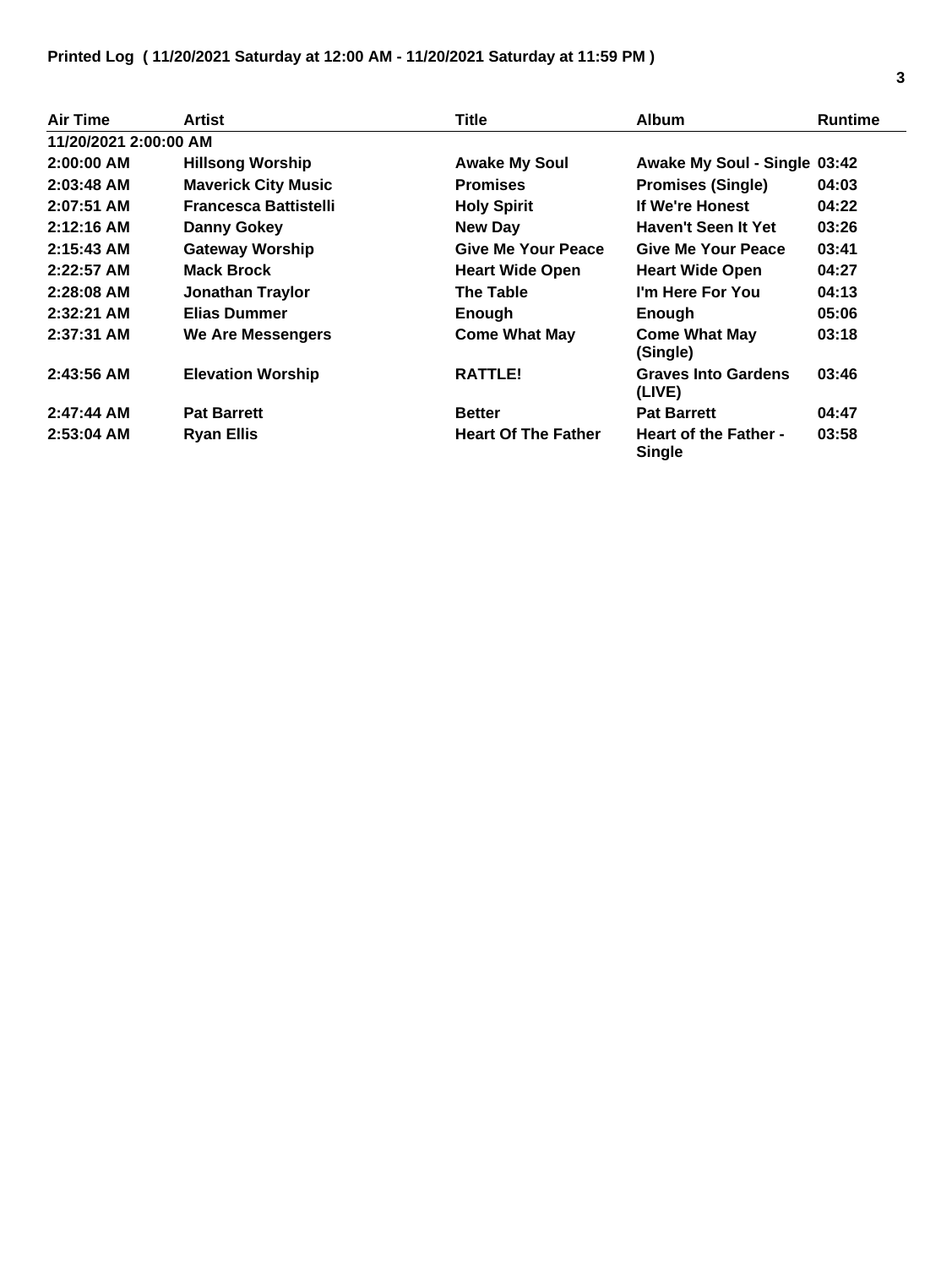| <b>Air Time</b>       | Artist                       | Title                                        | <b>Album</b>                                                   | <b>Runtime</b> |
|-----------------------|------------------------------|----------------------------------------------|----------------------------------------------------------------|----------------|
| 11/20/2021 3:00:00 AM |                              |                                              |                                                                |                |
| $3:00:00$ AM          | <b>Passion</b>               | <b>Behold The Lamb</b>                       | <b>Follow You Anywhere</b><br>(Live At Passion City<br>Church) | 04:52          |
| $3:04:59$ AM          | <b>Sanctus Real</b>          | My God Is Still The<br>Same                  | My God Is Still The<br>Same (Single)                           | 03:20          |
| $3:08:19$ AM          | <b>Lincoln Brewster</b>      | <b>Today Is The Day</b>                      | <b>Today Is The Day</b>                                        | 04:31          |
| $3:12:54$ AM          | The Belonging Co.            | <b>Jesus Over Everything</b>                 | See The Light (Live)                                           | 05:05          |
| $3:21:06$ AM          | <b>Lincoln Brewster</b>      | The Love of God                              | <b>Today Is The Day</b>                                        | 03:39          |
| $3:25:02$ AM          | <b>Zach Williams</b>         | <b>Heaven Help Me</b>                        | <b>Rescue Story</b>                                            | 03:15          |
| $3:28:17$ AM          | <b>Brian Weaver</b>          | <b>Set A Fire</b>                            | <b>Motion</b>                                                  | 03:45          |
| $3:32:04$ AM          | <b>Danny Gokey</b>           | <b>Stand In Faith</b>                        | Stand in Faith (EP)                                            | 03:16          |
| $3:35:20$ AM          | <b>The Worship Coalition</b> | Good                                         | <b>Enough for Me</b>                                           | 03:54          |
| $3:42:35$ AM          | <b>Chris Tomlin</b>          | <b>God Who Listens</b>                       | <b>Christ Tomlin &amp; Friends 04:03</b>                       |                |
| $3:46:40$ AM          | <b>CityAlight</b>            | Yet Not I But Through<br><b>Christ In Me</b> |                                                                | 05:24          |
| $3:52:50$ AM          | <b>Hillsong United</b>       | <b>Know You Will</b>                         | Know You Will (Single)                                         | 03:24          |

 $\overline{a}$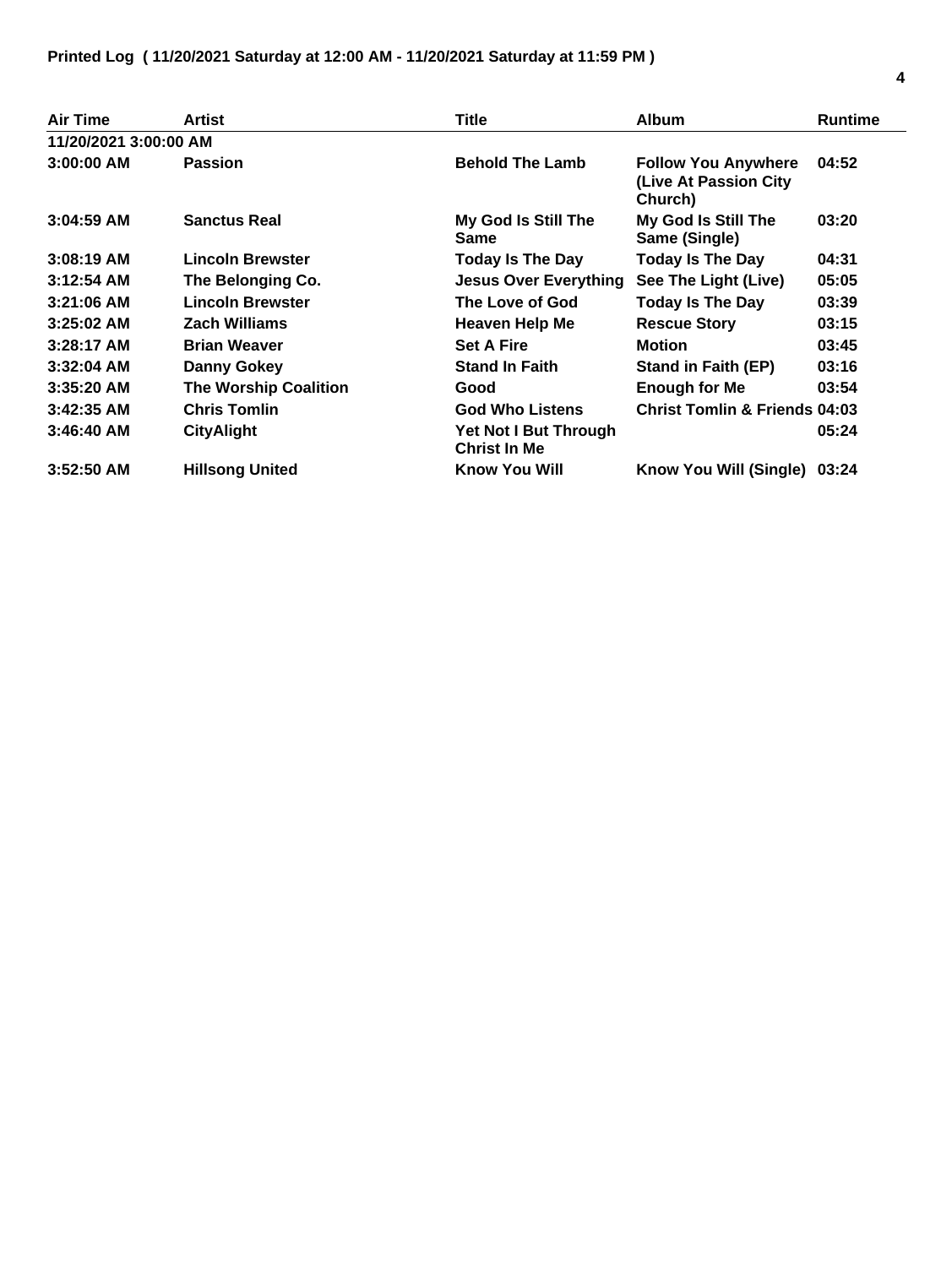| Air Time              | Artist                   | <b>Title</b>                            | <b>Album</b>                                     | <b>Runtime</b> |
|-----------------------|--------------------------|-----------------------------------------|--------------------------------------------------|----------------|
| 11/20/2021 4:00:00 AM |                          |                                         |                                                  |                |
| 4:00:00 AM            | <b>Pat Barrett</b>       | <b>Better</b>                           | <b>Pat Barrett</b>                               | 04:47          |
| 4:05:04 AM            | <b>Anne Wilson</b>       | <b>My Jesus</b>                         | My Jesus (EP)                                    | 03:35          |
| 4:08:38 AM            | <b>Darrell Evans</b>     | <b>Trading My Sorrows</b>               | <b>Freedom</b>                                   | 05:53          |
| 4:14:34 AM            | <b>Hope Darst</b>        | <b>Promise Keeper</b>                   | <b>Peace Be Still</b>                            | 03:37          |
| 4:21:38 AM            | <b>For All Seasons</b>   | <b>Higher</b>                           | <b>Higher</b>                                    | 03:20          |
| 4:25:36 AM            | <b>Mac Powell</b>        | <b>River Of Life</b>                    | <b>River of Life - Single</b>                    | 02:46          |
| 4:28:22 AM            | <b>Big Daddy Weave</b>   | <b>Jesus I Believe</b>                  | <b>Beautiful Offerings</b>                       | 03:52          |
| 4:32:16 AM            | <b>Phil Wickham</b>      | <b>House Of The Lord</b>                | House of the Lord<br>(Single)                    | 04:11          |
| 4:36:27 AM            | <b>David Crowder</b>     | Forgiven                                | <b>American Prodigal</b>                         | 03:45          |
| 4:43:19 AM            | <b>Charity Gayle</b>     | <b>Thank You Jesus for</b><br>the Blood | <b>Thank You Jesus for</b><br>the Blood - Single | 04:45          |
| 4:48:06 AM            | <b>David Crowder</b>     | <b>My Victory</b>                       | <b>American Prodigal</b>                         | 04:09          |
| 4:52:41 AM            | <b>Cross Point Music</b> | <b>Never Going Back</b>                 | <b>Never Going Back</b>                          | 04:02          |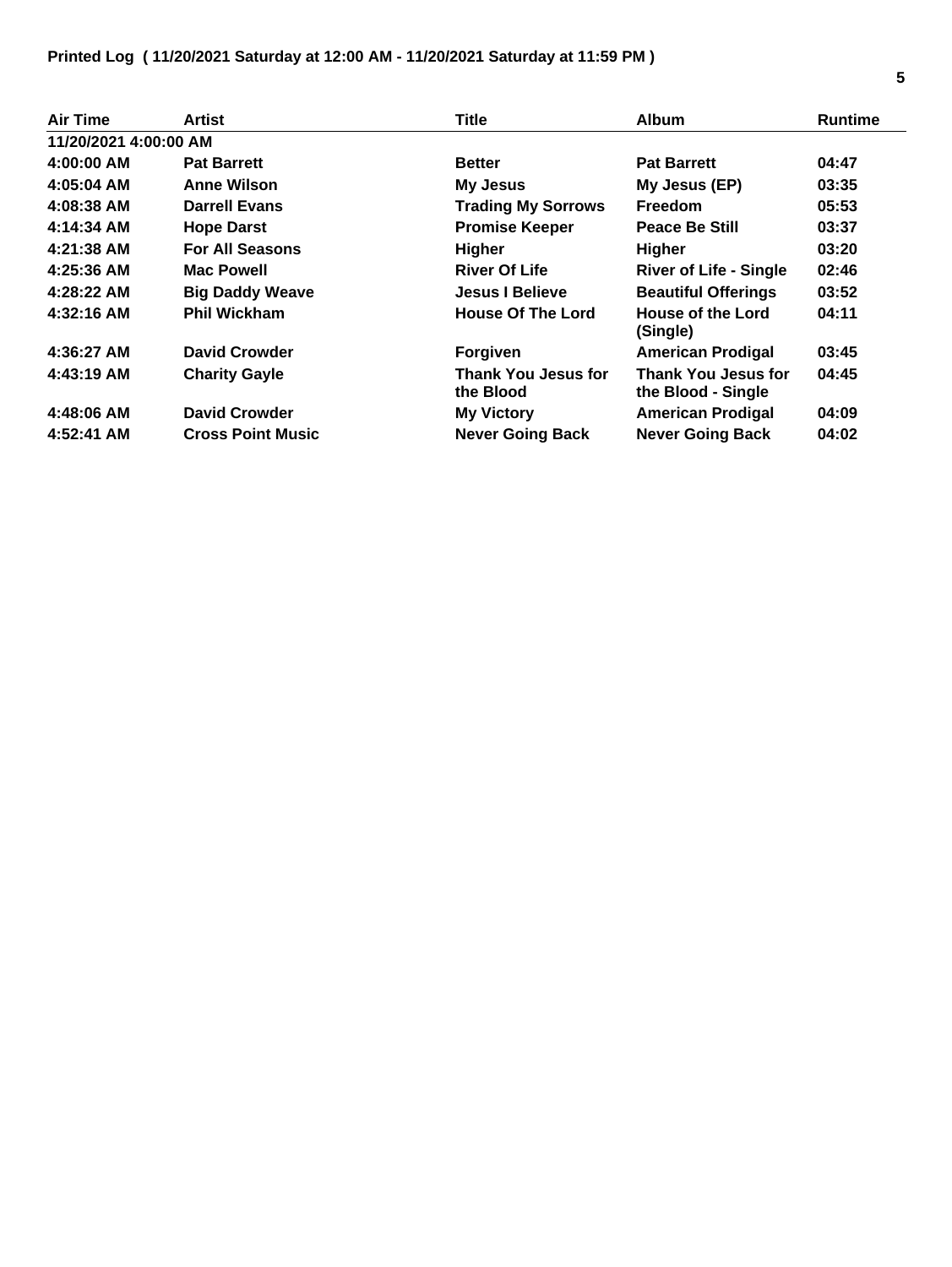| Air Time              | Artist                | Title                                           | <b>Album</b>                                                  | <b>Runtime</b> |
|-----------------------|-----------------------|-------------------------------------------------|---------------------------------------------------------------|----------------|
| 11/20/2021 3:00:00 PM |                       |                                                 |                                                               |                |
| 3:00:00 PM            | <b>Jason Gray</b>     | I Am New                                        | <b>Everything Sad Is</b><br><b>Coming Untrue</b>              | 03:32          |
| 3:03:43 PM            | We Are Messengers     | <b>Come What May</b>                            | <b>Come What May</b><br>(Single)                              | 03:18          |
| $3:07:01$ PM          | <b>Natalie Grant</b>  | I Will Be                                       | <b>Deeper Life</b>                                            | 03:49          |
| 3:13:11 PM            | <b>Matt Redman</b>    | The Heart Of Worship                            | <b>WOW Worship: Blue</b>                                      | 03:38          |
| 3:16:49 PM            | <b>Zach Williams</b>  | <b>There Was Jesus</b>                          | <b>There Was Jesus</b>                                        | 03:35          |
| 3:21:34 PM            | <b>Brandon Heath</b>  | I'm Not Who I Was                               | <b>Don't Get Comfortable</b>                                  | 03:16          |
| 3:24:50 PM            | <b>Sanctus Real</b>   | My God Is Still The<br><b>Same</b>              | My God Is Still The<br>Same (Single)                          | 03:20          |
| $3:30:59$ PM          | <b>Danny Gokey</b>    | <b>Stand In Faith</b>                           | <b>Stand in Faith (EP)</b>                                    | 03:16          |
| 3:35:13 PM            | <b>Andrew Ripp</b>    | <b>Jericho</b>                                  | Jericho - Single                                              | 03:20          |
| 3:38:34 PM            | <b>Casting Crowns</b> | <b>Glorious Day</b>                             | Until the Whole World<br><b>Hears</b>                         | 03:53          |
| 3:44:35 PM            | <b>MercyMe</b>        | Say I Won't                                     | Say I Won't                                                   | 03:59          |
| 3:48:35 PM            | <b>Passion</b>        | <b>There's Nothing That</b><br>Our God Can't Do | <b>There's Nothing That</b><br><b>Our God Can't Do (Live)</b> | 04:52          |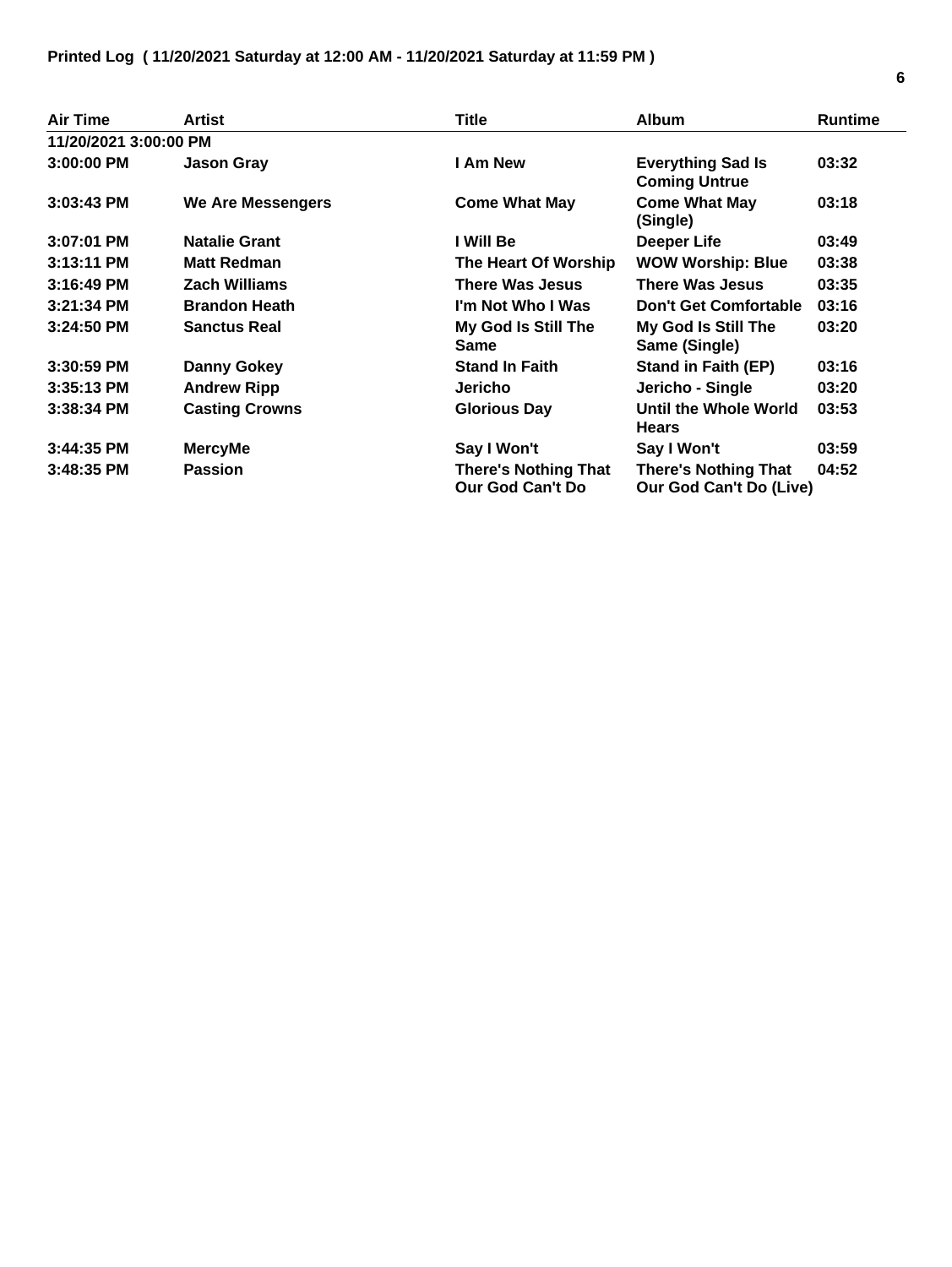| <b>Air Time</b>       | Artist                   | <b>Title</b>                        | <b>Album</b>                                 | <b>Runtime</b> |
|-----------------------|--------------------------|-------------------------------------|----------------------------------------------|----------------|
| 11/20/2021 4:00:00 PM |                          |                                     |                                              |                |
| 4:00:00 PM            | <b>Meredith Andrews</b>  | The New Song We Sing The Invitation |                                              | 03:38          |
| $4:03:40$ PM          | <b>Elevation Worship</b> | <b>RATTLE!</b>                      | <b>Graves Into Gardens</b><br>(LIVE)         | 03:46          |
| 4:07:25 PM            | <b>Third Day</b>         | <b>Soul On Fire</b>                 | <b>Lead Us Back</b>                          | 03:09          |
| 4:12:34 PM            | <b>Blanca</b>            | <b>Even At My Worst</b>             | <b>Even At My Worst</b><br>(Single)          | 03:26          |
| 4:16:00 PM            | <b>Chris Tomlin</b>      | Who You Are to Me                   | Who You Are to Me                            | 03:34          |
| 4:20:20 PM            | <b>Sidewalk Prophets</b> | <b>Keep Making Me</b>               | Live Like That                               | 03:18          |
| 4:23:38 PM            | <b>Matthew West</b>      | What If                             | <b>Brand New</b>                             | 03:40          |
| 4:30:59 PM            | Nicole C. Mullen         | <b>Redeemer</b>                     | <b>Crown Him Hymns Old</b><br><b>And New</b> | 04:47          |
| 4:36:08 PM            | I Am They                | <b>Faithful God</b>                 | <b>Faithful God</b>                          | 03:20          |
| 4:39:28 PM            | Jordan Feliz             | <b>Beloved</b>                      | The River                                    | 03:56          |
| 4:45:29 PM            | <b>Anne Wilson</b>       | <b>My Jesus</b>                     | My Jesus (EP)                                | 03:35          |
| 4:50:07 PM            | <b>Big Daddy Weave</b>   | <b>Jesus I Believe</b>              | <b>Beautiful Offerings</b>                   | 03:52          |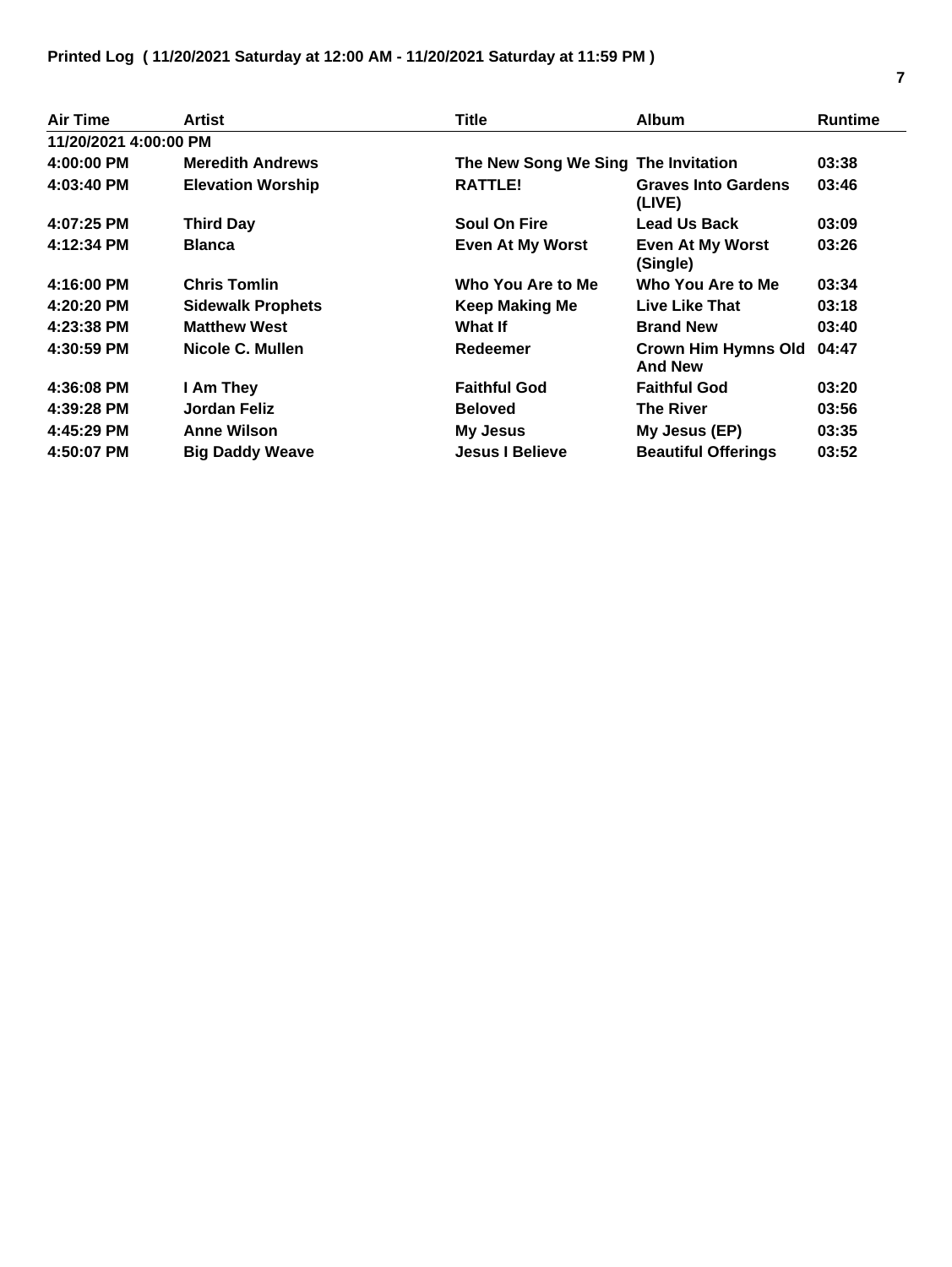| Air Time              | Artist                   | <b>Title</b>                 | <b>Album</b>                                                  | <b>Runtime</b> |
|-----------------------|--------------------------|------------------------------|---------------------------------------------------------------|----------------|
| 11/20/2021 5:00:00 PM |                          |                              |                                                               |                |
| 5:00:00 PM            | <b>Chris August</b>      | <b>Starry Night</b>          | No Far Away                                                   | 03:18          |
| $5:03:19$ PM          | <b>Phil Wickham</b>      | <b>House Of The Lord</b>     | House of the Lord<br>(Single)                                 | 04:11          |
| 5:07:30 PM            | <b>Jonny Diaz</b>        | <b>Scars</b>                 | <b>Jonny Diaz</b>                                             | 03:17          |
| 5:12:53 PM            | <b>Laura Story</b>       | Till I Met You               | <b>God Of Every Story</b>                                     | 03:08          |
| $5:16:01$ PM          | Jordan St. Cyr           | <b>Fires</b>                 | <b>Fires</b>                                                  | 03:40          |
| 5:20:34 PM            | <b>Ryan Stevenson</b>    | <b>Amadeo (Still My God)</b> | <b>Wildest Dreams</b>                                         | 03:34          |
| 5:24:08 PM            | <b>TobyMac</b>           | <b>Promised Land</b>         | <b>Promised Land - Single 03:20</b>                           |                |
| $5:30:59$ PM          | <b>Rush Of Fools</b>     | Undo                         | <b>Rush Of Fools</b>                                          | 03:35          |
| 5:34:39 PM            | <b>Tasha Layton</b>      |                              | Look What You've Done Look What You've Done 03:22<br>(Single) |                |
| 5:38:02 PM            | <b>Elevation Worship</b> | Do It Again                  | There Is A Cloud                                              | 03:59          |
| 5:44:05 PM            | Kari Jobe                | <b>The Blessing</b>          | <b>The Blessing</b>                                           | 04:17          |
| 5:49:10 PM            | <b>Lincoln Brewster</b>  | No One Like Our God          | No One Like Our God                                           | 04:05          |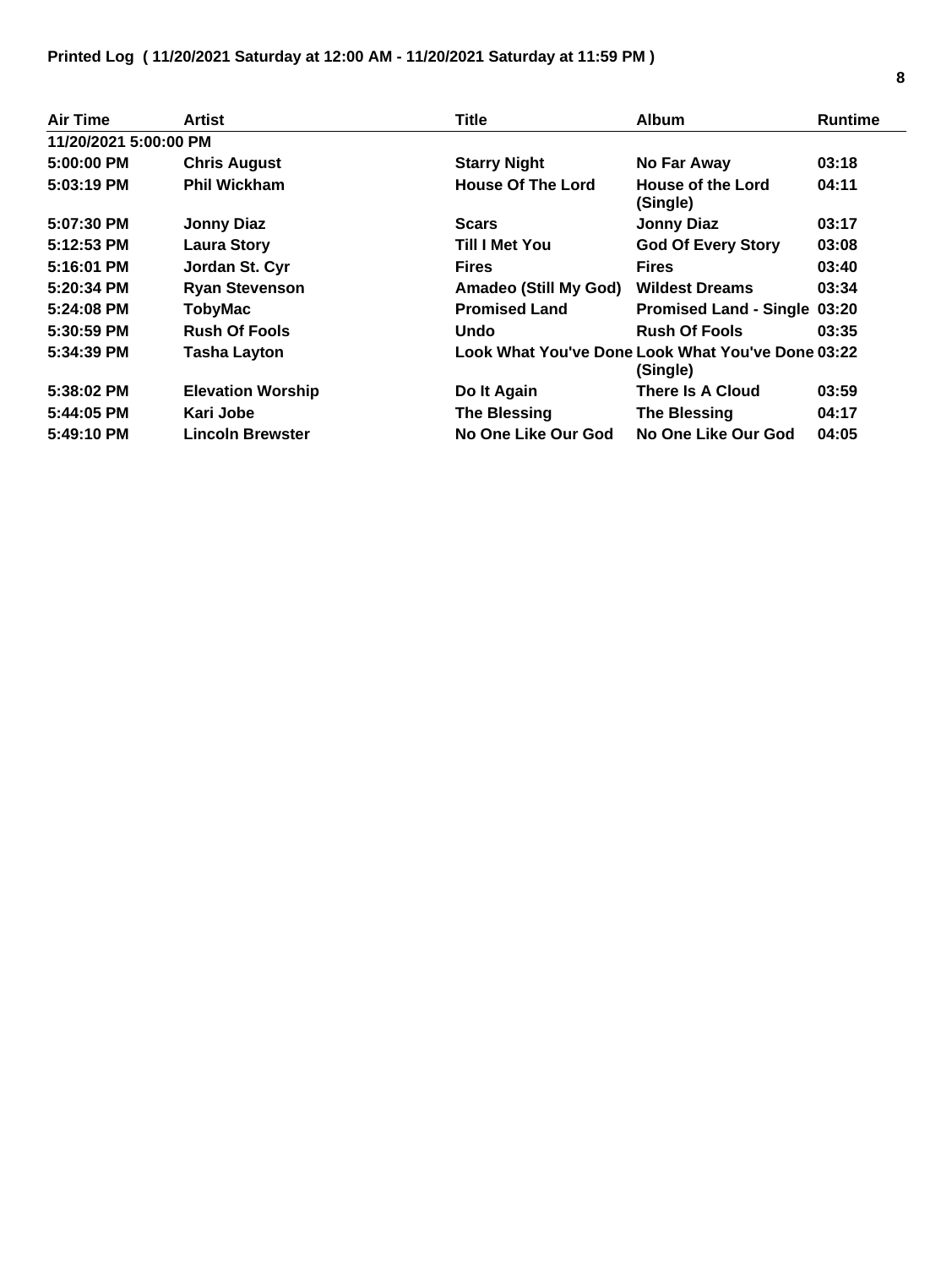| Air Time              | Artist                     | Title                       | <b>Album</b>                              | <b>Runtime</b> |
|-----------------------|----------------------------|-----------------------------|-------------------------------------------|----------------|
| 11/20/2021 6:00:00 PM |                            |                             |                                           |                |
| $6:00:00$ PM          | Cochren & Co.              | <b>Church Take Me Back</b>  | <b>Church (Take Me</b><br>Back) / Grave   | 02:49          |
| $6:03:01$ PM          | Jeremy Camp                | <b>When You Speak</b>       | <b>When You Speak</b><br>(Single)         | 02:56          |
| $6:05:56$ PM          | <b>Vertical Worship</b>    | <b>Yes I Will</b>           | <b>Bright Faith Bold</b><br><b>Future</b> | 03:32          |
| 6:11:37 PM            | <b>Third Day</b>           | <b>Your Words</b>           | <b>Lead Us Back</b>                       | 02:59          |
| 6:14:35 PM            | We The Kingdom             | <b>Child Of Love</b>        | <b>Holy Water</b>                         | 04:09          |
| $6:20:04$ PM          | <b>Hillsong United</b>     | <b>Good Grace</b>           | <b>People</b>                             | 03:58          |
| $6:24:02$ PM          | <b>Big Daddy Weave</b>     | <b>All Things New</b>       | <b>All Things New - Single</b>            | 04:03          |
| $6:30:59$ PM          | <b>TobyMac</b>             | <b>Speak Life</b>           | Eye On It                                 | 03:20          |
| $6:34:21$ PM          | <b>Mandisa</b>             | You Keep Hope Alive         | You Keep Hope Alive                       | 03:32          |
| 6:37:53 PM            | <b>Newsboys</b>            | <b>Greatness Of Our God</b> | <b>United</b>                             | 03:51          |
| 6:43:50 PM            | <b>Maverick City Music</b> | <b>Promises</b>             | <b>Promises (Single)</b>                  | 04:03          |
| $6:48:48$ PM          | <b>Laura Story</b>         | <b>Blessings</b>            | <b>Blessings</b>                          | 04:42          |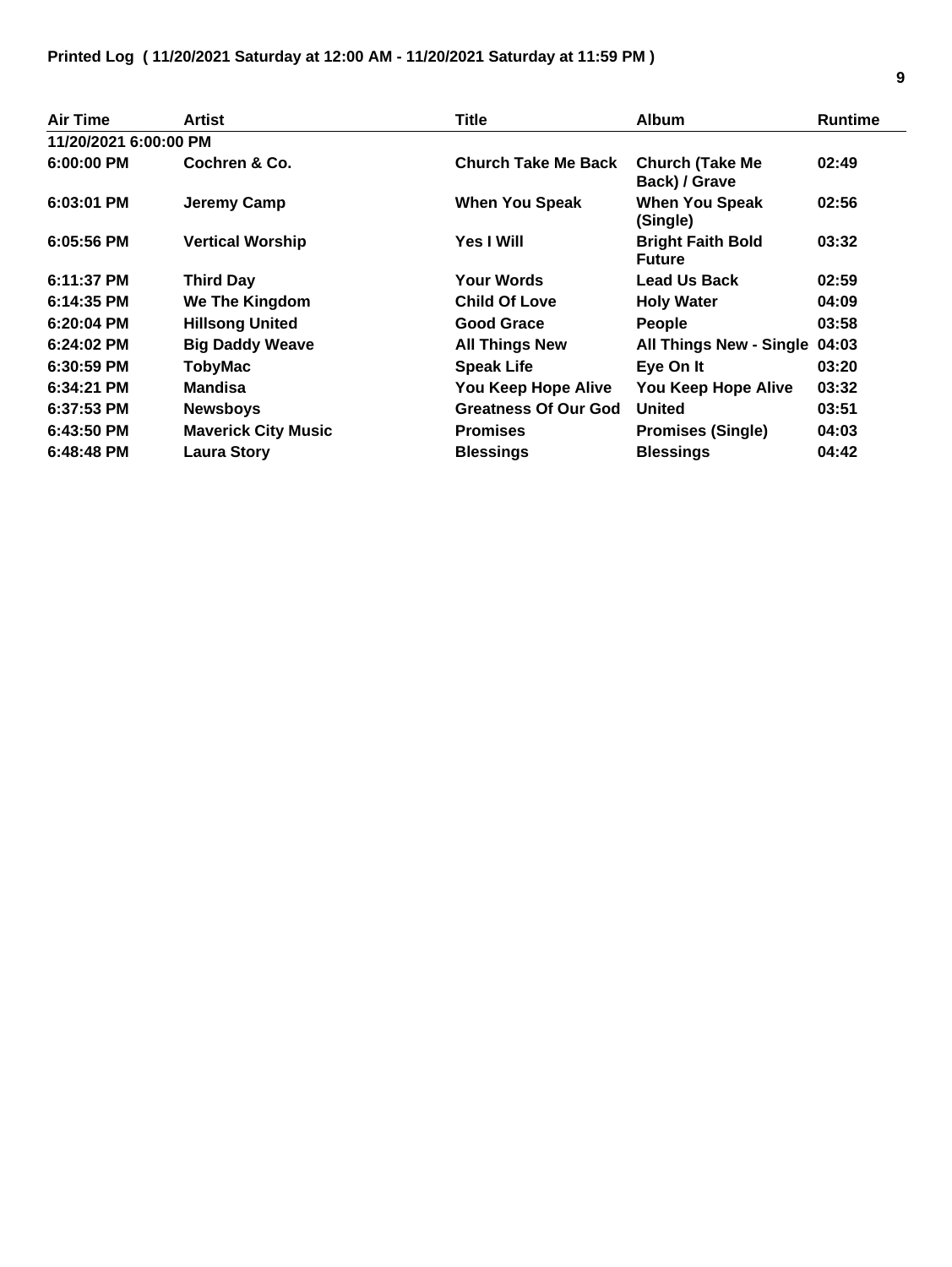| Air Time              | Artist                    | Title                                        | <b>Album</b>                          | <b>Runtime</b> |
|-----------------------|---------------------------|----------------------------------------------|---------------------------------------|----------------|
| 11/20/2021 7:00:00 PM |                           |                                              |                                       |                |
| 7:00:00 PM            | <b>Rend Collective</b>    | <b>Your Name Is Power</b>                    | Your Name Is Power -<br><b>Single</b> | 03:48          |
| 7:04:04 PM            | For King & Country        | Relate                                       | <b>Relate (Single)</b>                | 02:53          |
| 7:06:56 PM            | <b>Tenth Avenue North</b> | <b>Control Somehow You</b><br><b>Want Me</b> | <b>Followers</b>                      | 04:04          |
| 7:13:07 PM            | <b>Shane &amp; Shane</b>  | All The Poor & The<br><b>Powerless</b>       | The Worship Initiative                | 03:47          |
| 7:16:54 PM            | <b>Rhett Walker</b>       | <b>Gospel Song</b>                           | <b>Gospel Song - Single</b>           | 03:12          |
| 7:21:05 PM            | <b>Kutless</b>            | Even If                                      | <b>Believer</b>                       | 03:29          |
| 7:24:34 PM            | <b>CAIN</b>               | Yes He Can                                   | <b>Rise Up</b>                        | 03:15          |
| 7:30:59 PM            | <b>Pat Barrett</b>        | <b>Better</b>                                | <b>Pat Barrett</b>                    | 04:47          |
| 7:35:51 PM            | <b>We Are Messengers</b>  | <b>Come What May</b>                         | <b>Come What May</b><br>(Single)      | 03:18          |
| 7:39:09 PM            | <b>Rhett Walker Band</b>  | When Mercy Found Me Come To The River        |                                       | 03:56          |
| 7:45:07 PM            | <b>Hope Darst</b>         | <b>Promise Keeper</b>                        | <b>Peace Be Still</b>                 | 03:37          |
| 7:49:23 PM            | <b>Big Daddy Weave</b>    | <b>Jesus I Believe</b>                       | <b>Beautiful Offerings</b>            | 03:52          |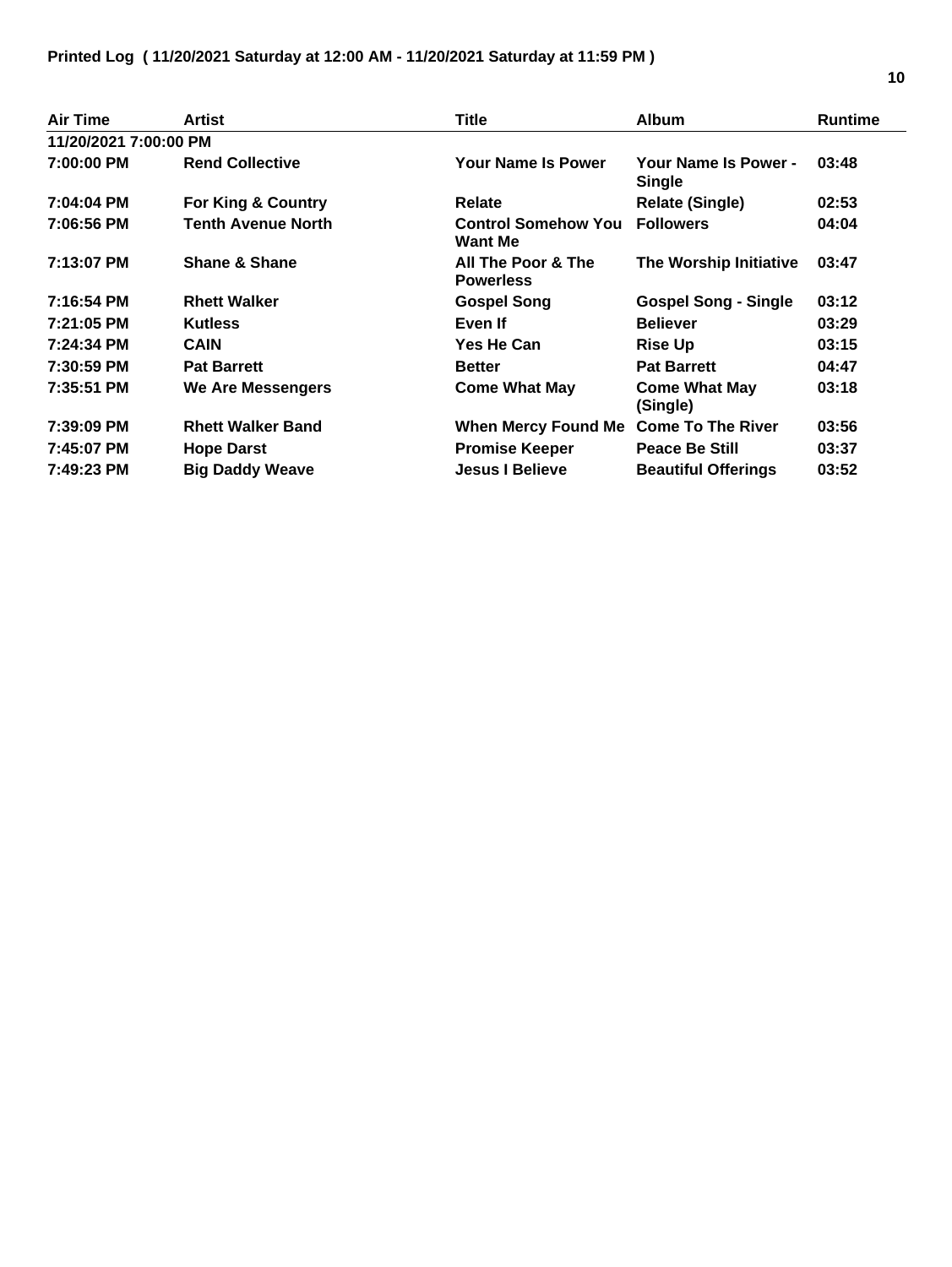| Air Time              | Artist                   | <b>Title</b>                 | <b>Album</b>                         | <b>Runtime</b> |
|-----------------------|--------------------------|------------------------------|--------------------------------------|----------------|
| 11/20/2021 8:00:00 PM |                          |                              |                                      |                |
| 8:00:00 PM            | <b>Danny Gokey</b>       | <b>Stand In Faith</b>        | <b>Stand in Faith (EP)</b>           | 03:16          |
| $8:03:15$ PM          | <b>Josh Wilson</b>       | I Refuse                     | See You                              | 03:30          |
| $8:06:45$ PM          | We The Kingdom           | <b>God So Loved</b>          | For God So Loved                     | 04:19          |
| $8:11:04$ PM          | <b>Zach Williams</b>     | Less Like Me                 | <b>Rescue Story</b>                  | 03:35          |
| 8:16:39 PM            | <b>Michael W Smith</b>   | <b>Straight To The Heart</b> | I'll Lead You Home                   | 02:40          |
| $8:19:19$ PM          | <b>Skillet</b>           | <b>Stars</b>                 | Unleashed                            | 03:39          |
| $8:22:58$ PM          | <b>Baylor Wilson</b>     | <b>Jesus Happened</b>        | <b>Jesus Happened</b><br>(Single)    | 02:58          |
| 8:30:59 PM            | Kari Jobe                | <b>The Blessing</b>          | <b>The Blessing</b>                  | 04:17          |
| $8:35:16$ PM          | <b>Britt Nicole</b>      | The Lost Get Found           | <b>The Lost Get Found</b>            | 03:19          |
| 8:38:34 PM            | <b>Elevation Worship</b> | <b>RATTLE!</b>               | <b>Graves Into Gardens</b><br>(LIVE) | 03:46          |
| 8:44:20 PM            | I Am They                | <b>Scars</b>                 | <b>Trial &amp; Triumph</b>           | 03:48          |
| $8:48:08$ PM          | The Katinas              | You Are God                  | <b>The Katinas</b>                   | 03:54          |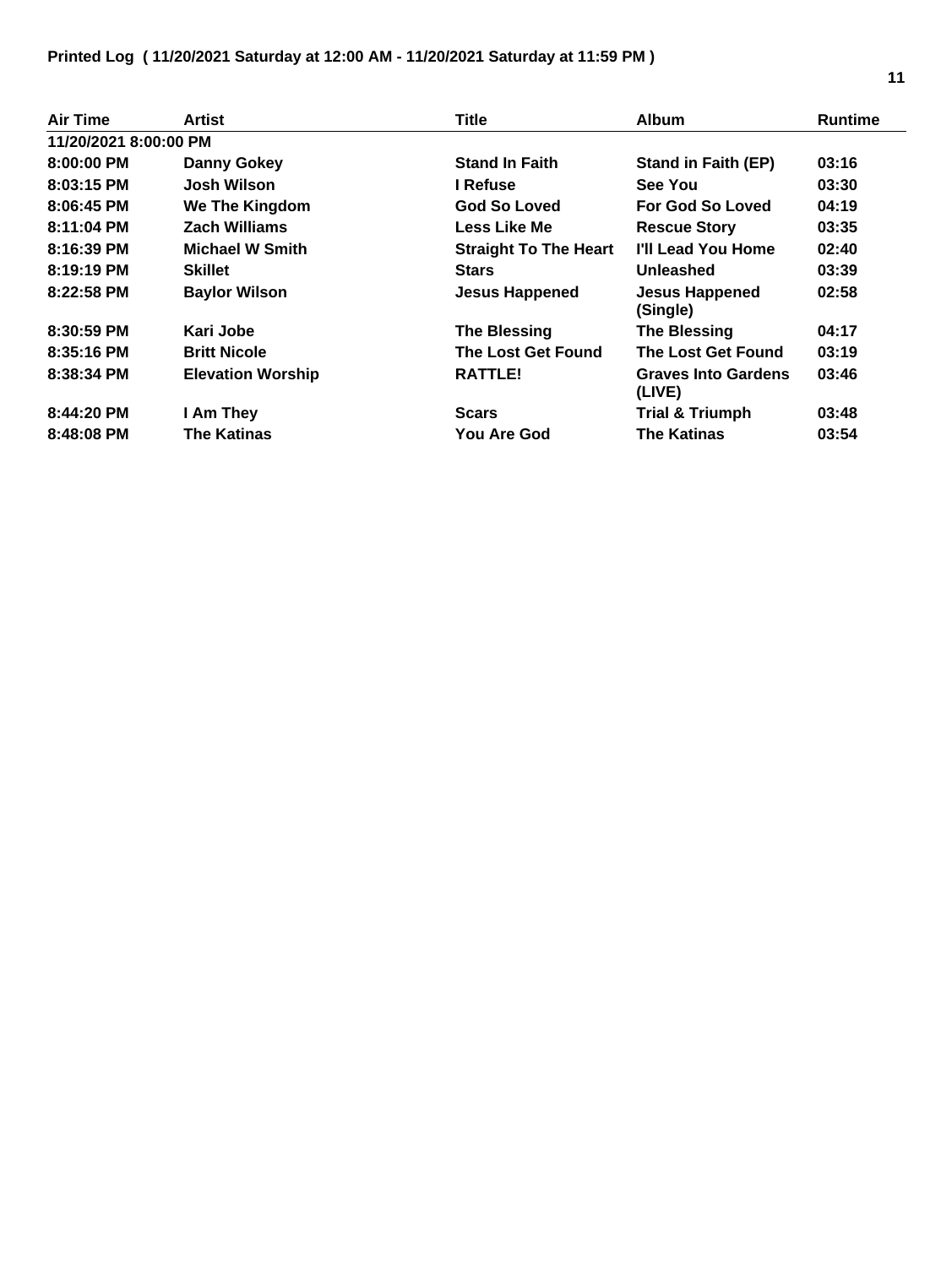| <b>Air Time</b>       | Artist                    | Title                                        | <b>Album</b>                                            | <b>Runtime</b> |
|-----------------------|---------------------------|----------------------------------------------|---------------------------------------------------------|----------------|
| 11/20/2021 9:00:00 PM |                           |                                              |                                                         |                |
| $9:00:00$ PM          | <b>Andrew Ripp</b>        | Rejoice                                      | Evergreen                                               | 03:32          |
| 9:03:31 PM            | <b>Anne Wilson</b>        | <b>My Jesus</b>                              | My Jesus (EP)                                           | 03:35          |
| $9:07:06$ PM          | <b>Thrive Worship</b>     | I Still Believe (Faithful<br>Always)         | I Still Believe - Single                                | 03:30          |
| $9:10:36$ PM          | <b>Elevation Worship</b>  | <b>Graves Into Gardens</b>                   | <b>Graves into Gardens</b>                              | 04:10          |
| $9:16:46$ PM          | Michael W. Smith          | I Will Be Your Friend                        | This Is Your Time                                       | 03:11          |
| 9:19:56 PM            | <b>David Crowder</b>      | In The House                                 | Milk & Honey                                            | 02:54          |
| $9:22:51$ PM          | <b>Tricia Brock</b>       | <b>The Altar</b>                             | <b>The Road</b>                                         | 03:06          |
| $9:30:59$ PM          | <b>Natalie Grant</b>      | <b>Hurricane</b>                             | <b>Hurricane</b>                                        | 03:12          |
| $9:34:10$ PM          | <b>Phil Wickham</b>       | <b>House Of The Lord</b>                     | <b>House of the Lord</b><br>(Single)                    | 04:11          |
| 9:38:21 PM            | <b>Tenth Avenue North</b> | <b>Control Somehow You</b><br><b>Want Me</b> | <b>Followers</b>                                        | 04:04          |
| $9:44:24$ PM          | <b>Chris Tomlin</b>       | <b>God Who Listens</b>                       | <b>Christ Tomlin &amp; Friends 04:03</b>                |                |
| $9:48:28$ PM          | <b>Apollo LTD</b>         | <b>Sunday Morning</b><br><b>Feeling</b>      | Nothing is Ordinary.<br><b>Everything is Beautiful.</b> | 03:30          |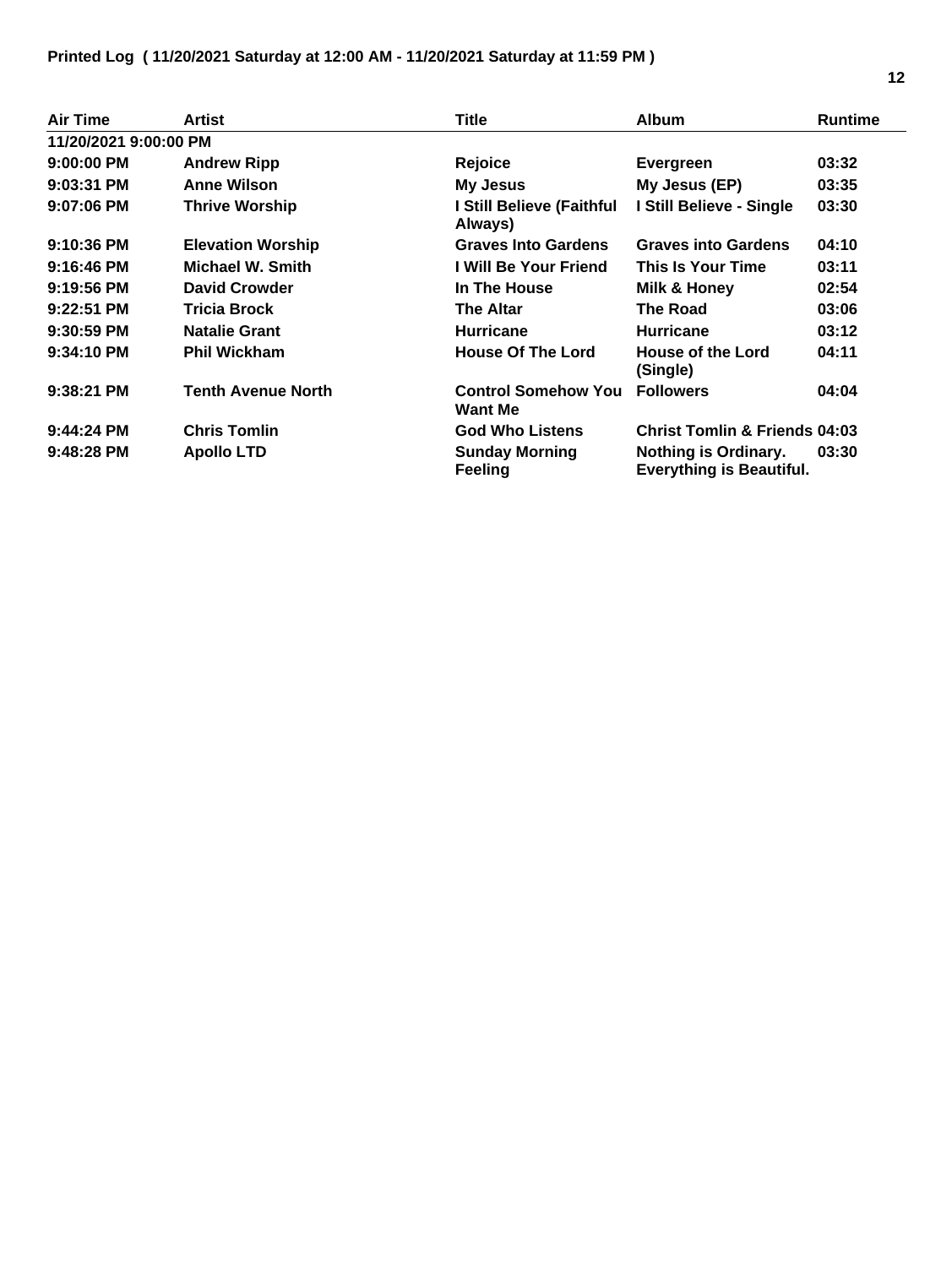| Air Time               | Artist                       | <b>Title</b>                        | <b>Album</b>                                                  | <b>Runtime</b> |
|------------------------|------------------------------|-------------------------------------|---------------------------------------------------------------|----------------|
| 11/20/2021 10:00:00 PM |                              |                                     |                                                               |                |
| 10:00:00 PM            | <b>Third Day</b>             | <b>King Of Glory</b>                | <b>Offerings: A Worship</b><br><b>Album</b>                   | 04:06          |
| 10:04:05 PM            | <b>Tasha Layton</b>          |                                     | Look What You've Done Look What You've Done 03:22<br>(Single) |                |
| 10:07:28 PM            | <b>Zach Williams</b>         | <b>There Was Jesus</b>              | There Was Jesus                                               | 03:35          |
| 10:11:03 PM            | <b>Casting Crowns</b>        | <b>East to West</b>                 | The Altar And The Door 04:13                                  |                |
| 10:17:16 PM            | Jordan Feliz                 | Next to Me                          |                                                               | 02:52          |
| 10:20:09 PM            | Dante Bowe                   | Joyful                              | <b>Circles</b>                                                | 02:15          |
| 10:22:24 PM            | <b>Steven Curtis Chapman</b> | Do Everything                       | <b>Re-creation</b>                                            | 03:42          |
| 10:30:59 PM            | <b>Pat Barrett</b>           | <b>Better</b>                       | <b>Pat Barrett</b>                                            | 04:47          |
| 10:35:45 PM            | <b>MercyMe</b>               | <b>Almost Home</b>                  | <b>Almost Home</b>                                            | 04:04          |
| 10:39:50 PM            | Jordan St. Cyr               | <b>Weary Traveler</b>               | <b>Weary Traveler - Single 03:14</b>                          |                |
| 10:45:03 PM            | <b>Jason Gray</b>            | <b>More Like Falling In</b><br>Love | <b>Everything Sad Is</b><br><b>Coming Untrue</b>              | 03:42          |
| 10:48:45 PM            | <b>Matthew West</b>          | Truth Be Told                       | <b>Grace Be Told - EP</b>                                     | 03:37          |